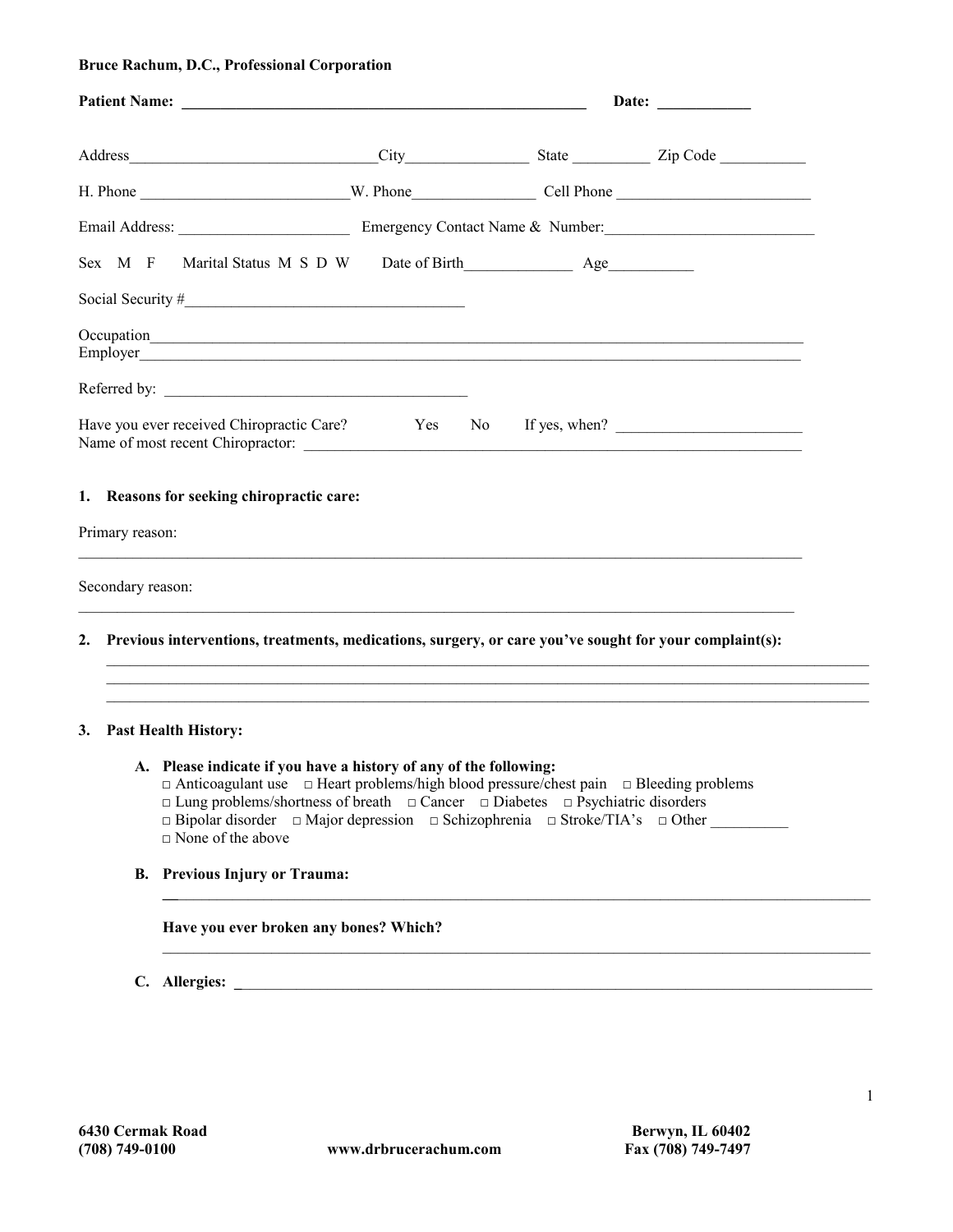|    |                                                                   | Date: $\qquad \qquad$                                                                                                                                                                   |  |  |  |  |
|----|-------------------------------------------------------------------|-----------------------------------------------------------------------------------------------------------------------------------------------------------------------------------------|--|--|--|--|
|    | D. Medications:                                                   |                                                                                                                                                                                         |  |  |  |  |
|    | Medication                                                        | Reason for taking                                                                                                                                                                       |  |  |  |  |
|    |                                                                   |                                                                                                                                                                                         |  |  |  |  |
|    | E. Surgeries:                                                     |                                                                                                                                                                                         |  |  |  |  |
|    | Date                                                              | Type of Surgery                                                                                                                                                                         |  |  |  |  |
|    |                                                                   |                                                                                                                                                                                         |  |  |  |  |
|    | F. Females/ Pregnancies and outcomes:                             |                                                                                                                                                                                         |  |  |  |  |
|    | Pregnancies/Date of Delivery                                      | Outcome                                                                                                                                                                                 |  |  |  |  |
|    |                                                                   |                                                                                                                                                                                         |  |  |  |  |
|    |                                                                   |                                                                                                                                                                                         |  |  |  |  |
|    | <b>Family Health History:</b>                                     |                                                                                                                                                                                         |  |  |  |  |
|    | Do you have a family history of? (Please indicate all that apply) | □ Cancer □ Strokes/TIA's □ Headaches □ Cardiac disease □ Neurological diseases<br>$\Box$ Adopted/Unknown $\Box$ Cardiac disease below age 40 $\Box$ Psychiatric disease $\Box$ Diabetes |  |  |  |  |
|    | Deaths in immediate family:                                       |                                                                                                                                                                                         |  |  |  |  |
|    | Cause of parents or siblings death                                | Age at death                                                                                                                                                                            |  |  |  |  |
|    |                                                                   |                                                                                                                                                                                         |  |  |  |  |
|    | <b>Social and Occupational History:</b>                           |                                                                                                                                                                                         |  |  |  |  |
| 4. | A. Job description:                                               |                                                                                                                                                                                         |  |  |  |  |
| В. | Work schedule:                                                    |                                                                                                                                                                                         |  |  |  |  |
| C. | <b>Recreational activities:</b>                                   |                                                                                                                                                                                         |  |  |  |  |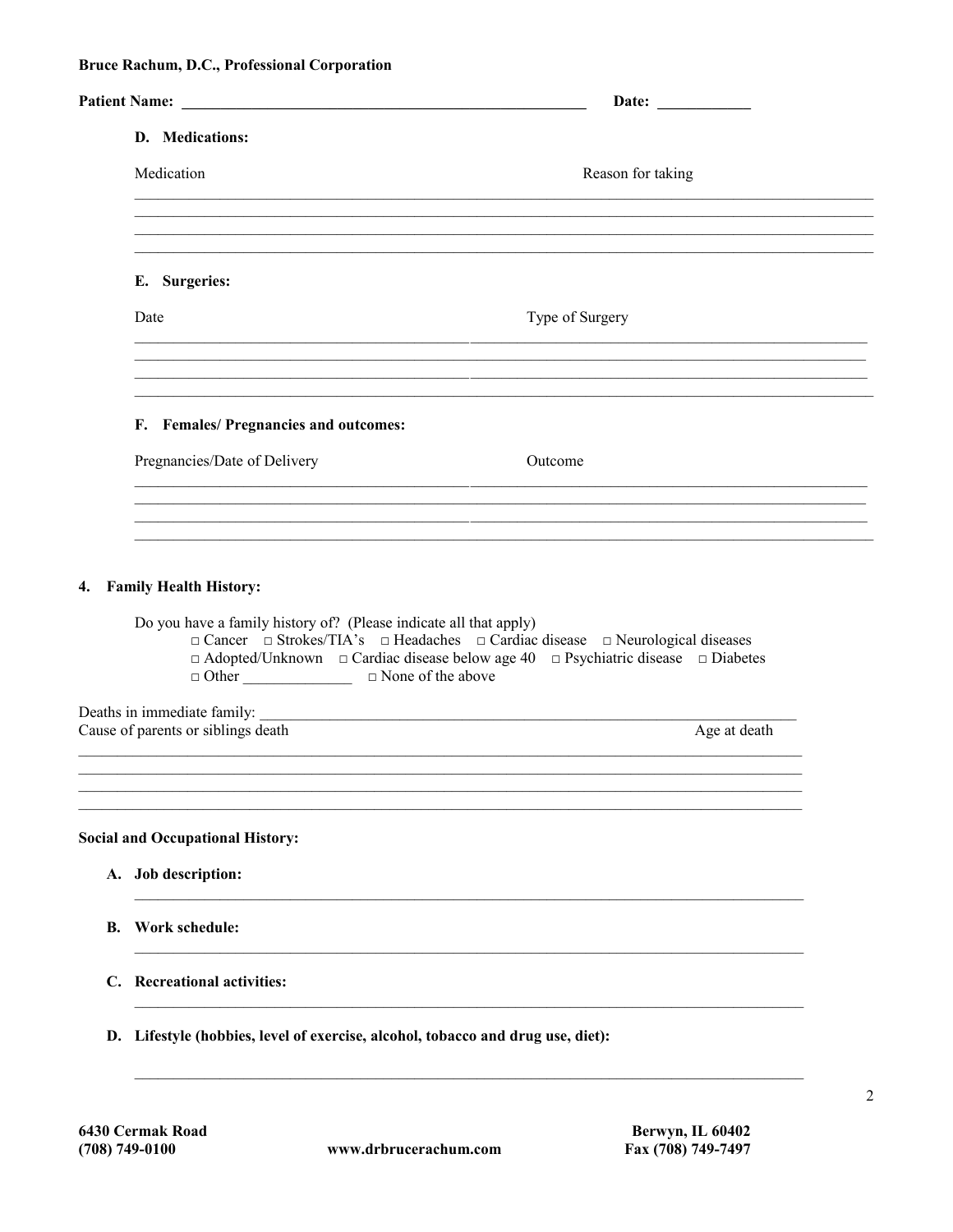### **Bruce Rachum, D.C., Professional Corporation**

|                                                                                                                                                                                                                                                                                                                                                                                                                                                                                                            | Date:                                                 |
|------------------------------------------------------------------------------------------------------------------------------------------------------------------------------------------------------------------------------------------------------------------------------------------------------------------------------------------------------------------------------------------------------------------------------------------------------------------------------------------------------------|-------------------------------------------------------|
| <b>Review of Systems</b>                                                                                                                                                                                                                                                                                                                                                                                                                                                                                   |                                                       |
| Have you had any of the following pulmonary (lung-related) issues?<br>$\Box$ Asthma/difficulty breathing $\Box$ COPD $\Box$ Emphysema $\Box$ Other $\Box$ $\Box$ None of the above                                                                                                                                                                                                                                                                                                                         |                                                       |
| Have you had any of the following cardiovascular (heart-related) issues or procedures?<br>$\Box$ Heart surgeries $\Box$ Congestive heart failure $\Box$ Murmurs or valvular disease $\Box$ Heart attacks/MIs $\Box$ Heart<br>disease/problems $\Box$ Hypertension $\Box$ Pacemaker $\Box$ Angina/chest pain $\Box$ Irregular heartbeat $\Box$ Other<br>$\Box$ None of the above                                                                                                                            |                                                       |
| Have you had any of the following neurological (nerve-related) issues?<br>$\Box$ Visual changes/loss of vision $\Box$ One-sided weakness of face or body<br>feeling in the face or body $\Box$ Headaches $\Box$ Memory loss $\Box$ Tremors $\Box$ Vertigo $\Box$ Loss of sense of smell<br>$\Box$ Strokes/TIAs $\Box$ Other $\Box$ $\Box$ None of the above                                                                                                                                                | $\Box$ History of seizures $\Box$ One-sided decreased |
| Have you had any of the following <b>endocrine</b> (glandular/hormonal) related issues or procedures?<br>$\Box$ Thyroid disease $\Box$ Hormone replacement therapy $\Box$ Injectable steroid replacements $\Box$ Diabetes<br>$\Box$ Other $\Box$ $\Box$ None of the above                                                                                                                                                                                                                                  |                                                       |
| Have you had any of the following renal (kidney-related) issues or procedures?<br>$\Box$ Renal calculi/stones $\Box$ Hematuria (blood in the urine) $\Box$ Incontinence (can't control) $\Box$ Bladder Infections                                                                                                                                                                                                                                                                                          |                                                       |
| Have you had any of the following gastroenterological (stomach-related) issues?<br>$\Box$ Nausea $\Box$ Difficulty swallowing $\Box$ Ulcerative disease $\Box$ Frequent abdominal pain $\Box$ Hiatal hernia $\Box$ Constipation<br>$\Box$ Pancreatic disease $\Box$ Irritable bowel/colitis $\Box$ Hepatitis or liver disease $\Box$ Bloody or black tarry stools<br>$\Box$ Vomiting blood $\Box$ Bowel incontinence $\Box$ Gastroesophageal reflux/heartburn $\Box$ Other $\Box$ $\Box$ None of the above |                                                       |
| Have you had any of the following hematological (blood-related) issues?<br>$\Box$ Anemia $\Box$ Regular anti-inflammatory use (Motrin/Ibuprofen/Naproxen/Naprosyn/Aleve) $\Box$ HIV positive<br>$\Box$ Abnormal bleeding/bruising $\Box$ Sickle-cell anemia $\Box$ Enlarged lymph nodes $\Box$ Hemophilia<br>$\Box$ Hypercoagulation or deep venous thrombosis/history of blood clots $\Box$ Anticoagulant therapy $\Box$ Regular aspirin use<br>□ Other <u>___________________</u> □ None of the above    |                                                       |
| Have you had any of the following dermatological (skin-related) issues?<br>$\Box$ Significant burns $\Box$ Significant rashes $\Box$ Skin grafts $\Box$ Psoriatic disorders $\Box$ Other $\Box$ None of the above                                                                                                                                                                                                                                                                                          |                                                       |
| Have you had any of the following musculoskeletal (bone/muscle-related) issues?<br>$\Box$ Rheumatoid arthritis $\Box$ Gout $\Box$ Osteoarthritis $\Box$ Broken bones $\Box$ Spinal fracture $\Box$ Spinal surgery $\Box$ Joint surgery<br>$\Box$ Arthritis (unknown type) $\Box$ Scoliosis $\Box$ Metal implants $\Box$ Other                                                                                                                                                                              | $\Box$ None of the above                              |
| Have you had any of the following <b>psychological</b> issues?<br>$\Box$ Psychiatric diagnosis $\Box$ Depression $\Box$ Suicidal ideations $\Box$ Bipolar disorder $\Box$ Homicidal ideations $\Box$ Schizophrenia<br>$\Box$ Psychiatric hospitalizations $\Box$ Other $\Box$ $\Box$ None of the above                                                                                                                                                                                                     |                                                       |
| Is there anything else in your past medical history that you feel is important to your care here?                                                                                                                                                                                                                                                                                                                                                                                                          |                                                       |
| I have read the above information and certify it to be true and correct to the best of my knowledge, and hereby authorize this<br>$\mathcal{L}^{\alpha}_{\text{max}}$ of Chinese sticks are settled in a settle discovered in a coordinate settled in the state of $\mathcal{L}^{\alpha}_{\text{max}}$                                                                                                                                                                                                     |                                                       |

office of Chiropractic to provide me with chiropractic care, in accordance with this state's statutes. If my insurance will be billed, I authorize payment of medical benefits to Bruce Rachum, D.C., Professional Corporation for services performed.

| Patient or Guardian Signature |  |
|-------------------------------|--|
| Date                          |  |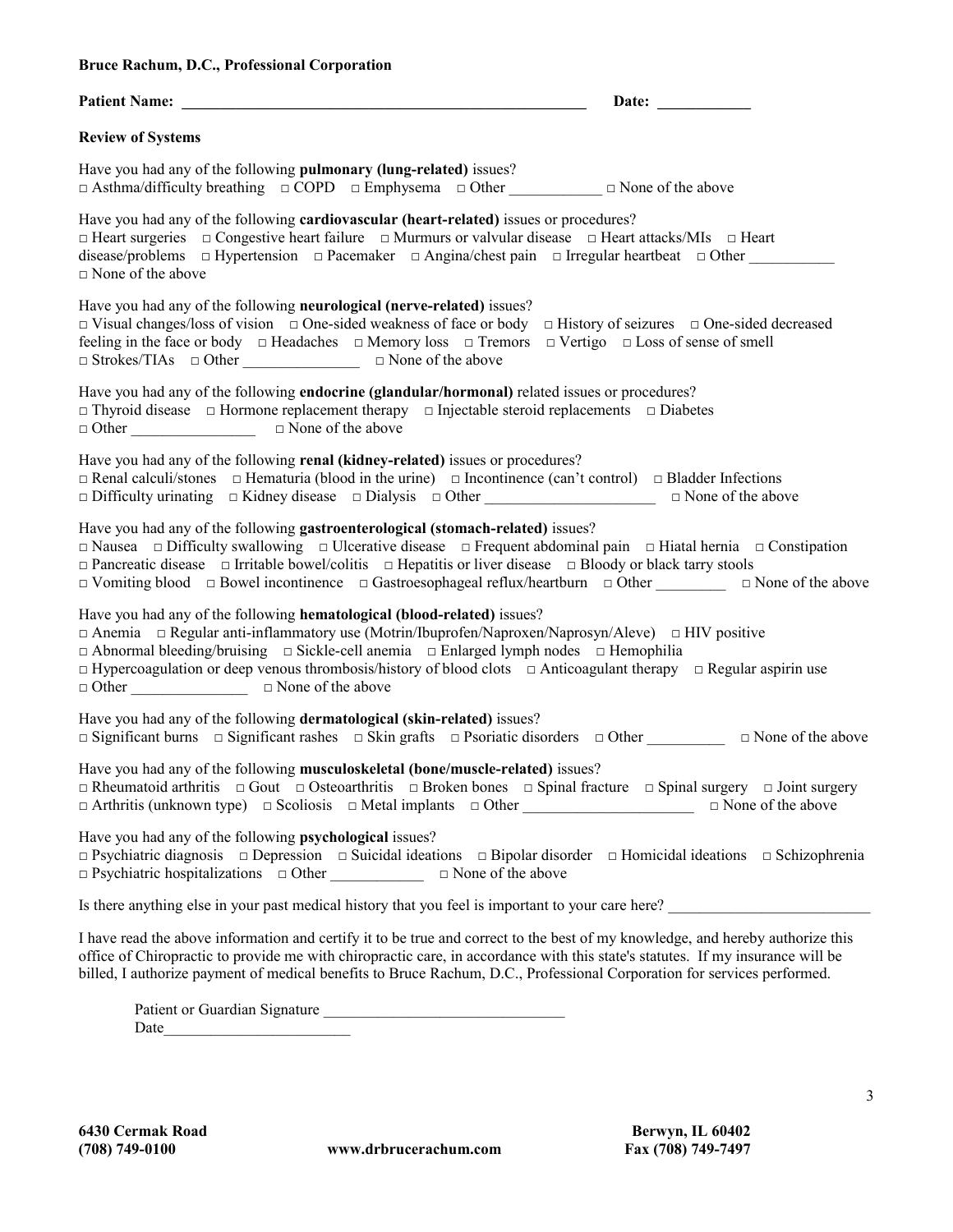**Patient Name:**  $\blacksquare$ 

## **HIPAA NOTICE OF PRIVACY PRACTICES**

#### THIS NOTICE DESCRIBES HOW MEDICAL INFORMATION ABOUT YOU MAY BE USED AND DISCLOSED AND HOW YOU CAN GET ACCESS TO THIS INFORMATION. PLEASE REVIEW IT CAREFULLY.

This Notice of Privacy describes how we may use and disclose your protected health information (PHI) to carry our treatment, payment or health care operations (TPO) for other purposes that are permitted or required by law. "Protected Health Information" is information about you, including demographic information that may identify you and that related to your past, present, or future physical or mental health or condition and related care services.

#### **Use and Disclosures of Protected Health Information:**

Your protected health information may be used and disclosed by your physician, our staff and others outside of our office that are involved in your care and treatment for the purpose of providing health care services to you, pay your health care bills, to support the operations of the physician's practice, and any other use required by law.

**Treatment:** We will use and disclose your protected health information to provide, coordinate, or manage your health care and any related services. This includes the coordination or management of your health care with a third party. For example, we would disclose your protected health information, as necessary, to a home health agency that provides care to you. For example, your health care information may be provided to a physician to whom you have been referred to ensure that the physician has the necessary information to diagnose or treat you.

**Payment:** Your protected health information will be used, as needed, to obtain payment for your health care services. For example, obtaining approval for a hospital stay may require that your relevant protected health information be disclosed to the health plan to obtain approval for the hospital admission.

**Healthcare Operations:** We may disclose, as needed, your protected health information in order to support the business activities of your physician's practice. These activities include, but are not limited to, quality assessment activities, employee review activities, training of medical students, licensing, marketing, and fund raising activities, and conduction or arranging for other business activities. For example, we may disclose your protected health information to medical school students that see patients at our office. In addition, we may use a sign-in sheet at the registration desk where you will be asked to sign your name and indicate your physician. We may also call you by name in the waiting room when your physician is ready to see you. We may use or disclose your protected health information, as necessary, to contact you to remind you of your appointment.

We may use or disclose your protected health information in the following situations without your authorization. These situations included as required by law, public health issues, communicable diseases, health oversight, abuse or neglect, food and drug administration requirements, legal proceedings, law enforcement, coroners, funeral directors, and organ donation. Required uses and disclosures under the law, we must make disclosures to you when required by the Secretary of the Department of Health and Human Services to investigate or determine our compliance with the requirements of Section 164.500.

#### OTHER PERMITTED AND REQUIRED USES AND DISCLOSURES WILL BE MADE ONLY WITH YOUR CONSENT, AUTHORIZATION OR OPPORTUNITY TO OBJECT UNLESS REQUIRED BY LAW.

You may revoke this authorization, at any time, in writing, except to the extent that your physician or the physician's practice has taken an action in reliance on the use or disclosure indicated in the authorization.

Signature of Patient of Representative Date

\_\_\_\_\_\_\_\_\_\_\_\_\_\_\_\_\_\_\_\_\_\_\_\_\_\_\_\_\_\_\_\_\_\_\_\_

Printed Name

**6430 Cermak Road Berwyn, IL 60402**

**(708) 749-0100 www.drbrucerachum.com Fax (708) 749-7497**